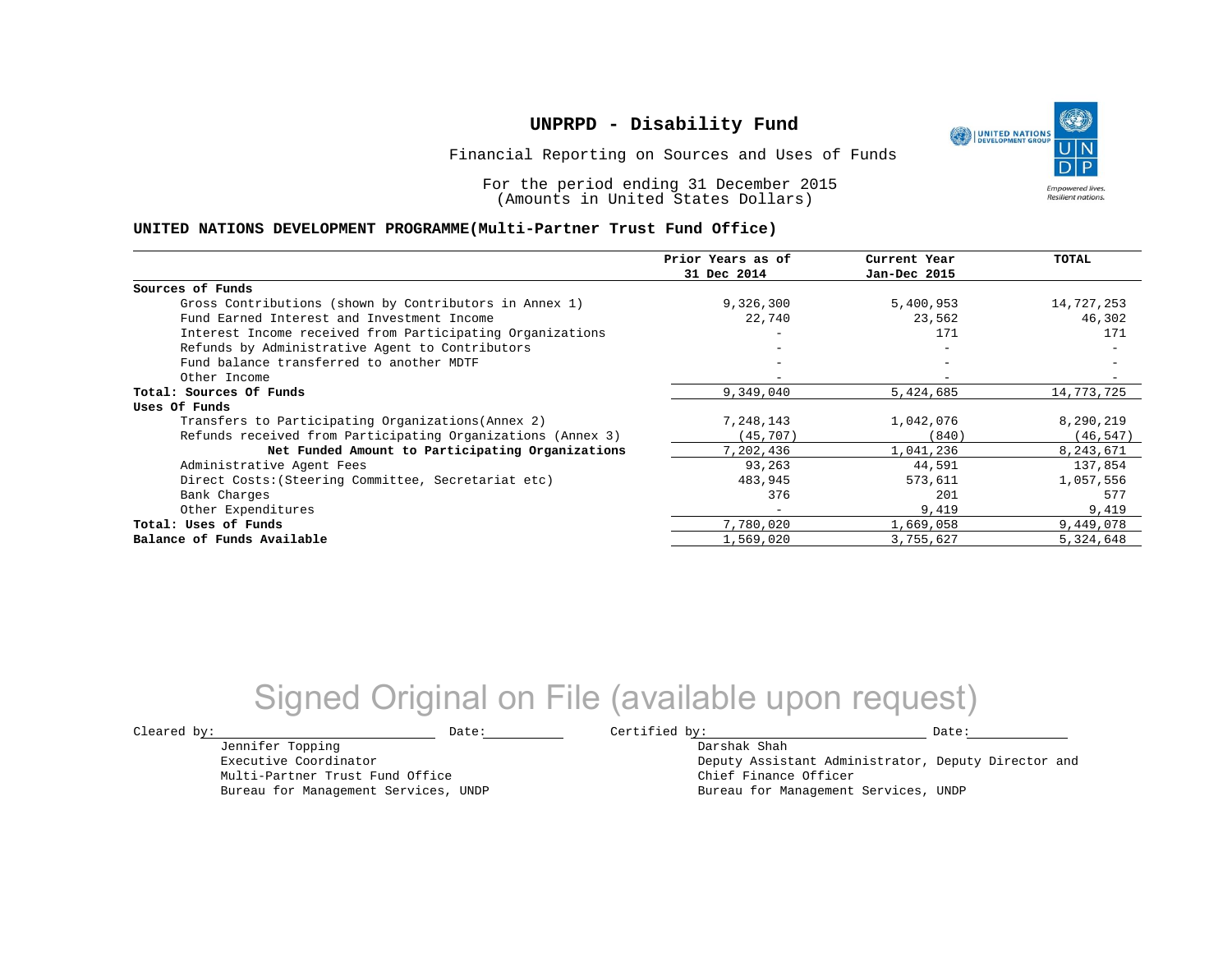

Financial Reporting on Sources and Uses of Funds

For the period ending 31 December 2015 (Amounts in United States Dollars)

### **UNITED NATIONS DEVELOPMENT PROGRAMME(Multi-Partner Trust Fund Office)**

**Annex - 1: Gross Contributions**

|                                | Prior Years as of | Current Year             | TOTAL      |
|--------------------------------|-------------------|--------------------------|------------|
|                                | 31 Dec 2014       | Jan-Dec 2015             |            |
| Contributors                   |                   |                          |            |
| Australian Agency for Int'l De | 4,182,600         | $\overline{\phantom{a}}$ | 4,182,600  |
| GOVERNMENT OF AUSTRALIA        | 936,700           | 580,030                  | 1,516,730  |
| GOVERNMENT OF CYPRUS           | 5,160             | $\overline{\phantom{a}}$ | 5,160      |
| GOVERNMENT OF FINLAND          | 2,746,379         | 4,564,200                | 7,310,579  |
| GOVERNMENT OF ISRAEL           | 20,000            | 15,000                   | 35,000     |
| GOVERNMENT OF MEXICO           | 40,000            | 10,000                   | 50,000     |
| GOVERNMENT OF NORWAY           | 623,633           | 231,723                  | 855,356    |
| GOVERNMENT OF SPAIN            | 12,378            | $\overline{\phantom{a}}$ | 12,378     |
| GOVERNMENT OF SWEDEN           | 759,450           | $\overline{\phantom{0}}$ | 759,450    |
| Total: Contributions           | 9,326,300         | 5,400,953                | 14,727,253 |

# Signed Original on File (available upon request)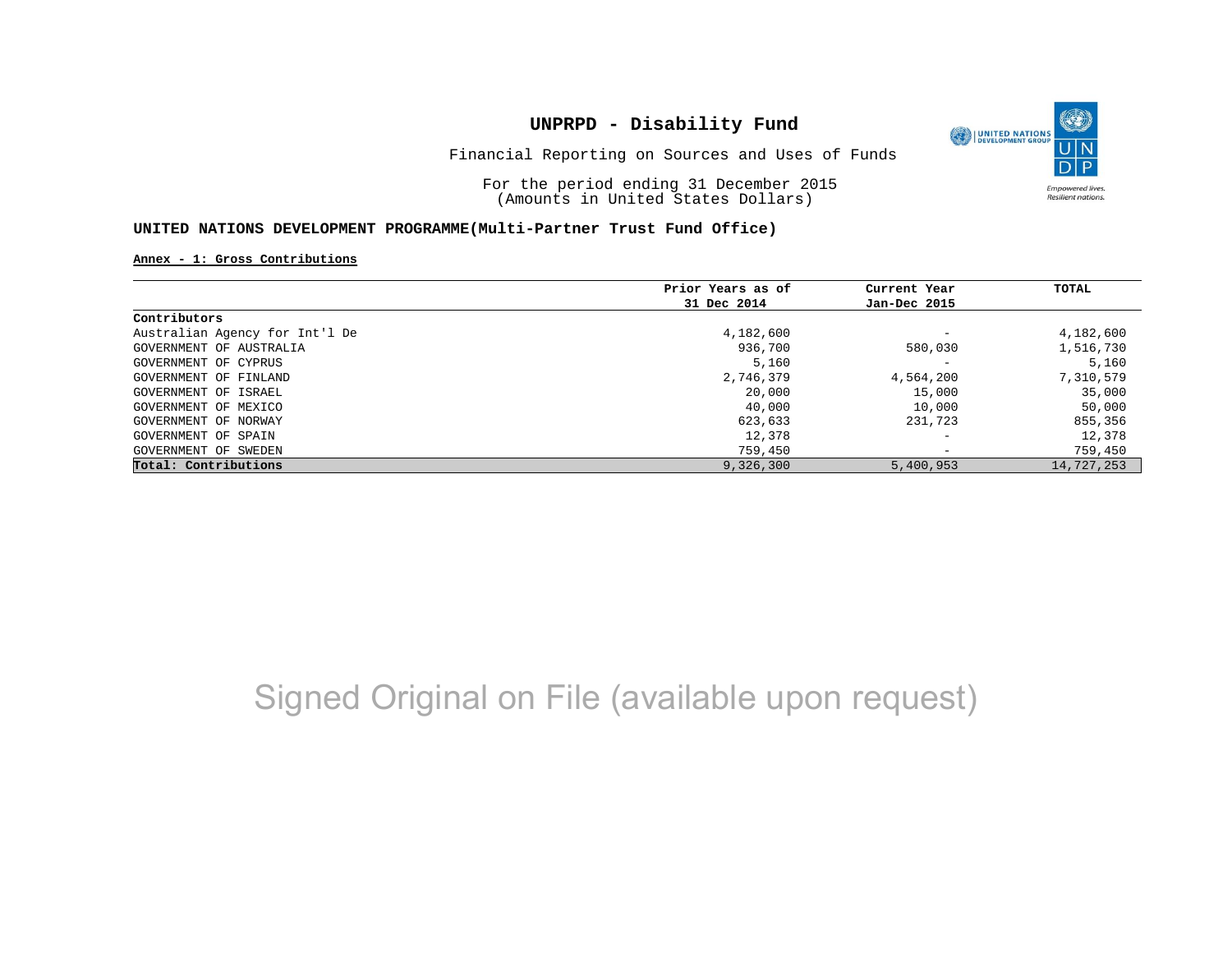

Financial Reporting on Sources and Uses of Funds

For the period ending 31 December 2015 (Amounts in United States Dollars)

#### **UNITED NATIONS DEVELOPMENT PROGRAMME(Multi-Partner Trust Fund Office)**

#### **Annex - 2: Transfers to Participating Organizations**

|                                                   | Prior Years as of | Current Year             | TOTAL     |
|---------------------------------------------------|-------------------|--------------------------|-----------|
|                                                   | 31 Dec 2014       | Jan-Dec 2015             |           |
| ILO                                               | 982,856           | 349,676                  | 1,332,532 |
| OHCHR                                             | 398,035           | $\overline{\phantom{m}}$ | 398,035   |
| PAHO/WHO                                          |                   | 87,500                   | 87,500    |
| UNDESA                                            | 53,500            | $\overline{\phantom{0}}$ | 53,500    |
| UNDP                                              | 1,496,473         | 389,000                  | 1,885,473 |
| UNESCO                                            | 598,216           | $\qquad \qquad -$        | 598,216   |
| UNFPA                                             | 70,420            | $\qquad \qquad -$        | 70,420    |
| UNICEF                                            | 2,699,156         | 215,900                  | 2,915,056 |
| WHO                                               | 949,487           | $\qquad \qquad -$        | 949,487   |
| Participating Organizations<br>Total Transfers to | 7,248,143         | 1,042,076                | 8,290,219 |

## Signed Original on File (available upon request)